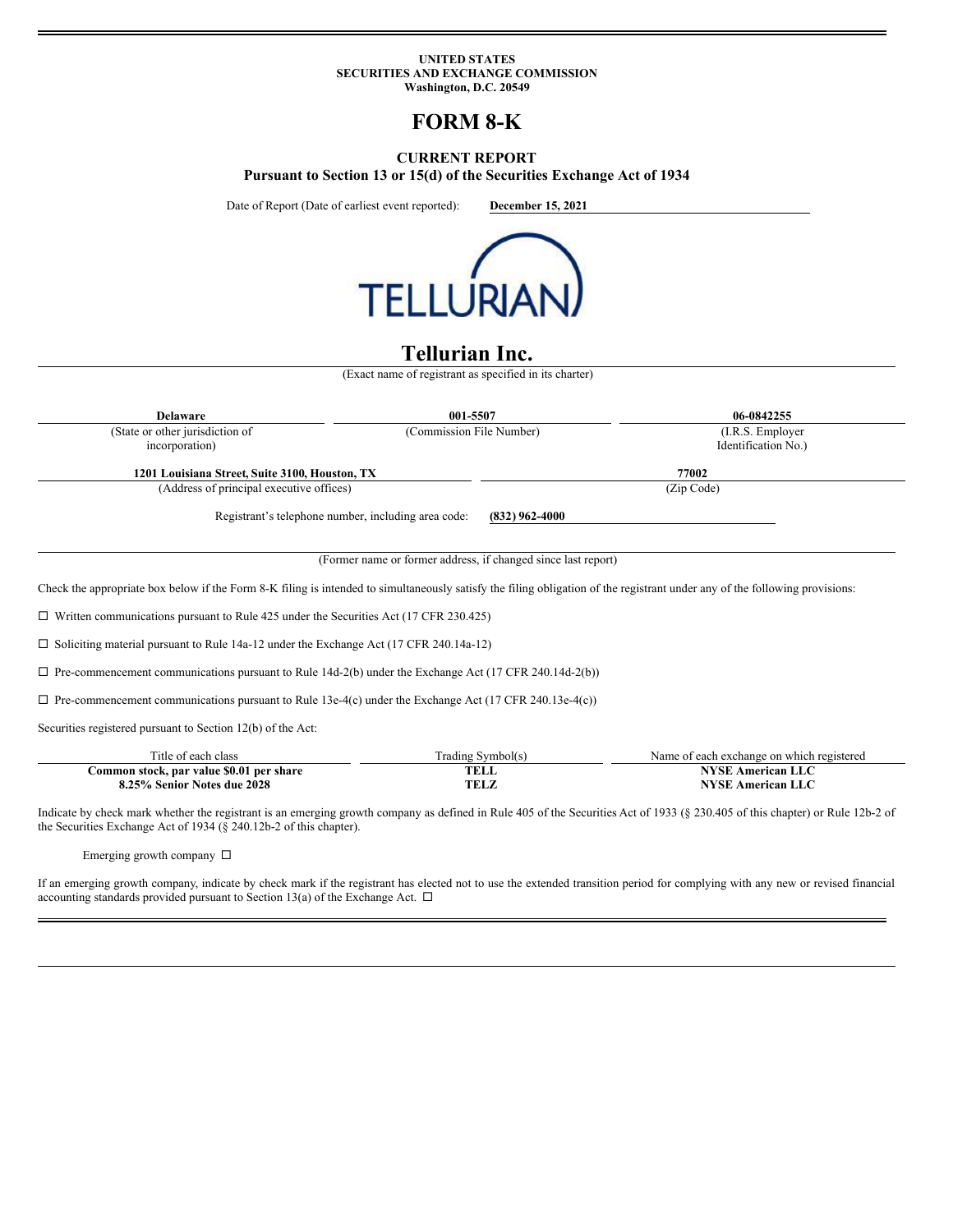## Item 5.02 Departure of Directors or Certain Officers; Election of Directors; Appointment of Certain Officers; Compensatory Arrangements of Certain Officers.

On December 15, 2021, the board of directors (the "**Board**") of Tellurian Inc. (the "**Company**") appointed Claire Harvey as a director of the Company. No family relationships exist between Ms. Harvey and any of the Company's directors and executive officers. There are no transactions in which the Company is or was a participant and in which Ms. Harvey has a material interest subject to disclosure under Item 404(a) of Regulation S-K. Ms. Harvey is expected to enter into the Company's standard form of director indemnification agreement. The Board appointed Ms. Harvey to serve on each of the Audit Committee and the Environmental, Social, Governance (ESG) and Nominating Committee of the Board. Ms. Harvey was awarded shares of restricted stock consistent with the Company's existing director compensation policy.

#### **Item 7.01 Regulation FD Disclosure.**

Also on December 15, 2021, the Company issued a press release regarding the appointment of Ms. Harvey as a director of the Company. A copy of the press release is furnished as Exhibit 99.1 hereto and is incorporated herein by reference.

The information set forth in this Item 7.01, including the information set forth in Exhibit 99.1, is being furnished and shall not be deemed "filed" for purposes of Section 18 of the Securities Exchange Act of 1934, as amended (the "Exchange Act"), nor shall it be deemed incorporated by reference in any filing under the Securities Act of 1933, as amended, or the Exchange Act, except as shall be expressly set forth by specific reference in such a filing.

### **Item 9.01 Financial Statements and Exhibits.**

| (d)            | Exhibits.                                                                                                                          |
|----------------|------------------------------------------------------------------------------------------------------------------------------------|
| Exhibit<br>No. | <b>Description</b>                                                                                                                 |
| 99.1           | Press Release, dated as of December 15, 2021                                                                                       |
| 104            | Cover Page Interactive Data File – the cover page XBRL tags are embedded within the Inline XBRL document (included as Exhibit 101) |

## **SIGNATURES**

Pursuant to the requirements of the Securities Exchange Act of 1934, the registrant has duly caused this report to be signed on its behalf by the undersigned hereunto duly authorized.

## **TELLURIAN INC.**

By: /s/ L. Kian Granmayeh

Name: L. Kian Granmayeh

Title: Executive Vice President and Chief Financial Officer

Date: December 15, 2021